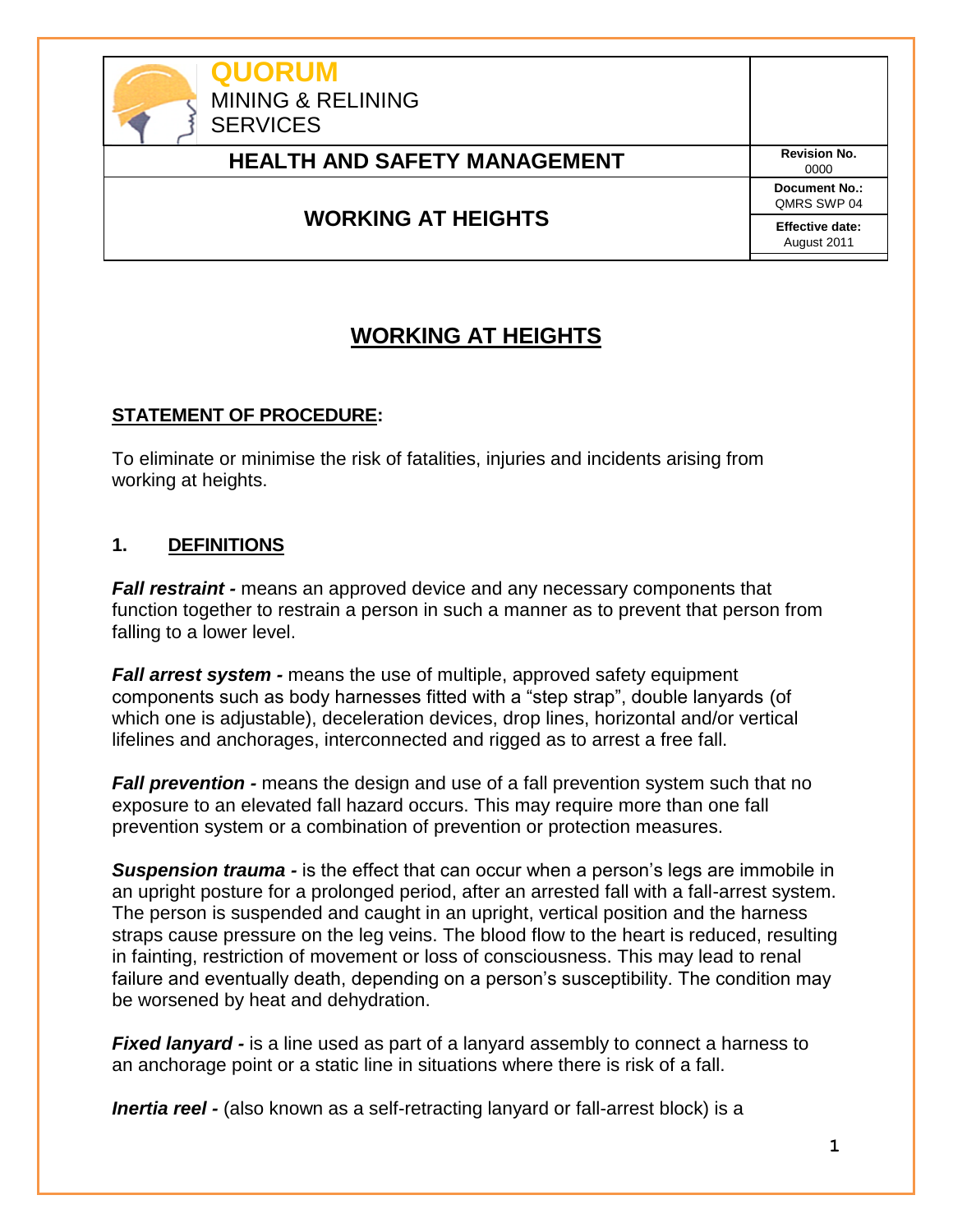| <b>QUORUM</b><br><b>MINING &amp; RELINING</b><br><b>SERVICES</b> |                                     |
|------------------------------------------------------------------|-------------------------------------|
| <b>HEALTH AND SAFETY MANAGEMENT</b>                              | <b>Revision No.</b><br>0000         |
| <b>WORKING AT HEIGHTS</b>                                        | <b>Document No.:</b><br>QMRS SWP 04 |
|                                                                  | Effective date:<br>August 2011      |

mechanical device that arrests a fall by locking onto a drop line and at the same time allows freedom of movement.

**Barricading -** is defined as a physical barrier that prevents inadvertent access to an area e.g. handrails, access doors and gates or similar installations, temporary or permanent. Barrier tape does not qualify as barricading.

*Demarcation -* is defined as any method that indicates that an area is used for a specific purpose, or that access is restricted. Examples are barrier tape, painted lines on floor surfaces, portable signs denoting drop zones or no access past a specific point.

*Edge protection system -* means handrails or similar systems that will prevent a person from falling over an edge.

**Competent person -** means a person found competent by virtue of training, knowledge, skill and verification (e.g. passed harness inspection training).

*Documented register -* means a register provided by the engineer, on paper or in electronic format that can be used to record and verify history of events such as inspections

### **2. PLANT AND EQUIPMENT REQUIREMENTS**

2.1. All working at heights equipment shall comply and be used in accordance with relevant approved design standards and manufacturers specifications.

2.2. Single person anchor points shall be capable of withstanding 1500 kg. Where it is not practical to install dedicated anchor points (i.e. Ad hoc work), anchor points capable of withstanding 1500kg shall be identified through a risk assessment process and shall be approved by a competent person prior to commencement of work.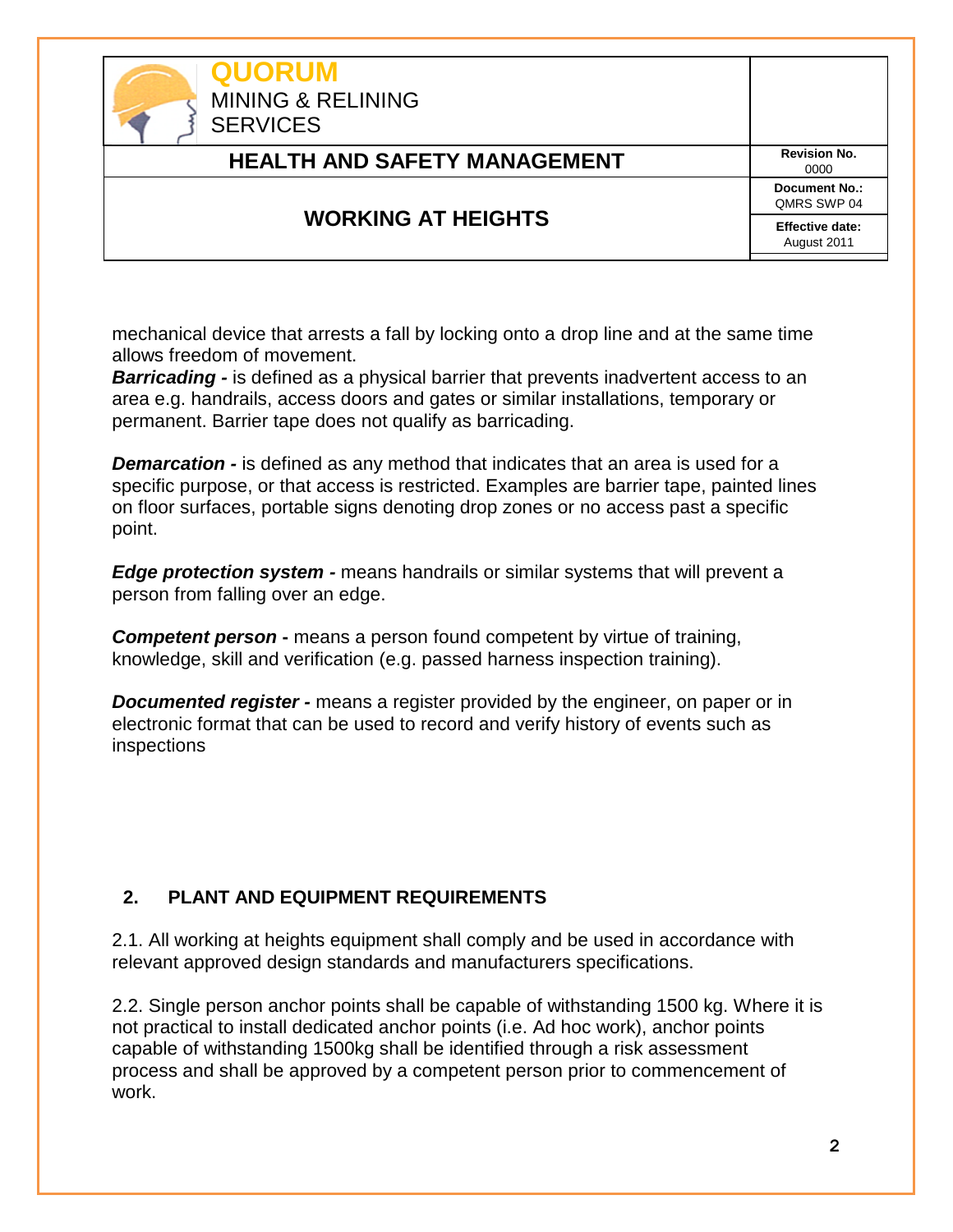| <b>QUORUM</b><br><b>MINING &amp; RELINING</b><br><b>SERVICES</b> |                                     |
|------------------------------------------------------------------|-------------------------------------|
| <b>HEALTH AND SAFETY MANAGEMENT</b>                              | <b>Revision No.</b><br>0000         |
| <b>WORKING AT HEIGHTS</b>                                        | <b>Document No.:</b><br>QMRS SWP 04 |
|                                                                  | Effective date:<br>August 2011      |

2.3. Where personnel are required to work within 2 meters of an opening where they could fall, they shall use personal fall restraint equipment, such as a dual lanyard provided with a fixed lanyard and an adjustable lanyard (set at a length to prevent going over the edge) and harness as a minimum, which will prevent them from falling over the edge.

2.4. Where there is potential to fall more than 2 meters, personnel shall wear appropriate

personal fall arrest equipment. In such circumstances a full body harnesses, including shock-absorbing lanyard or inertia reel, is mandatory. The use of body belts for fall arrest is prohibited, except for specialised tasks such as pole-climbing belts worn by specially trained linesmen.

2.5. All forms of portable and movable elevated work platforms, suspended work cages shall conform to relevant approved design standards.

- $\triangleright$  All platforms shall be designed and approved by a competent person prior to and after erection before employees are permitted to perform work from it. Attachments for safety harnesses shall be provided.
- $\triangleright$  When work is performed from a work basket that is suspended by a crane, a wire rope sling of the correct factor shall be routed through the crane hook as an anchor point for people in the work platform basket who shall wear a correctly fitted harness attached by a lanyard to the sling routed through the crane hook.
- $\triangleright$  When work is conducted from a work basket elevated by mechanical means an anchor point shall be provided for people in the work platform basket who shall wear a correctly fitted harness attached by a lanyard to the fixed point inside the basket to restrain workers in event of a mechanical failure.
- $\triangleright$  When work is performed on a platform that has no handrails, or due to its location poses a threat that people may fall from it, a suitable anchor point shall be provided to secure people from falling.

2.6. Where there is potential to fall more than 2 meters in unprotected areas, access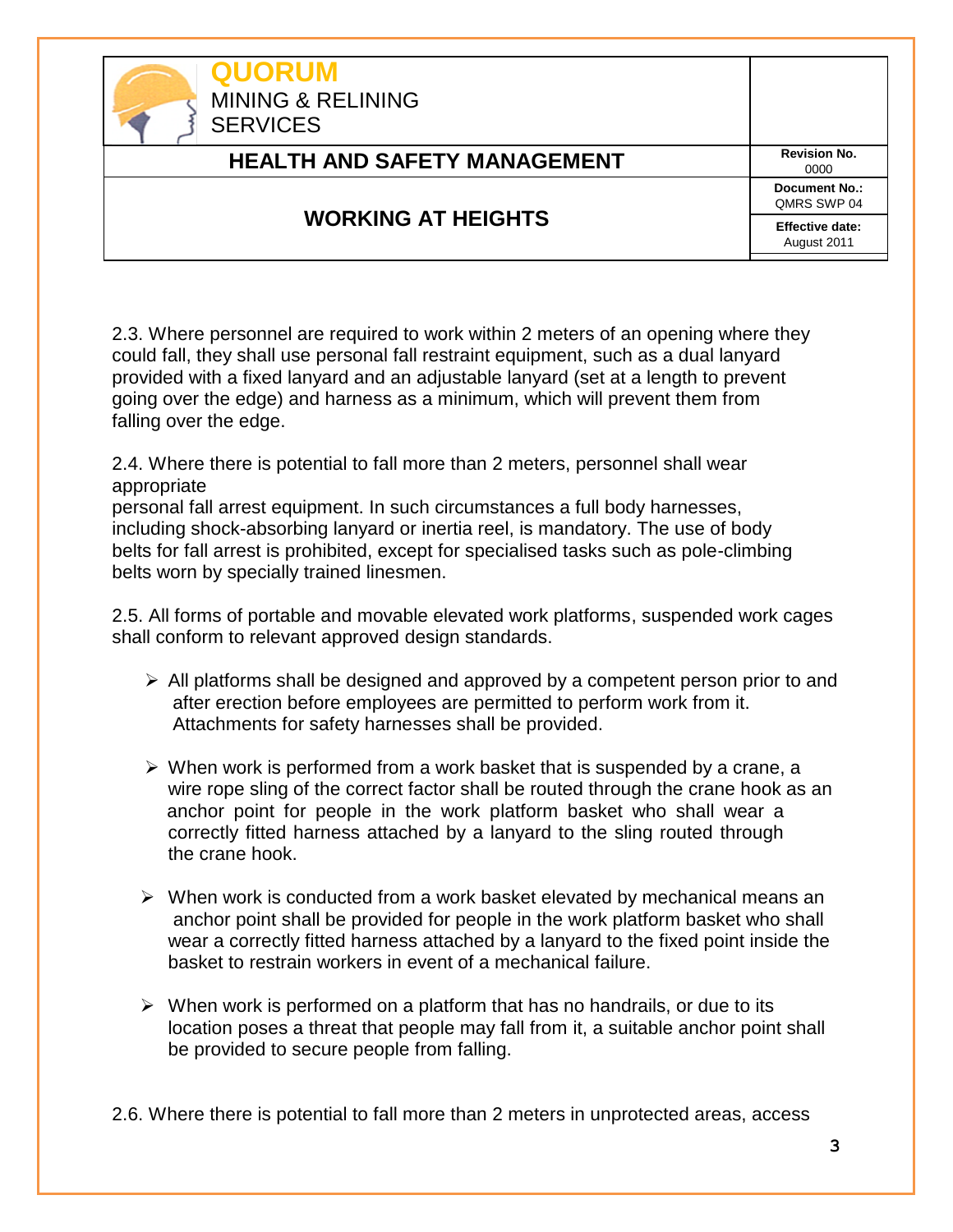| <b>QUORUM</b><br><b>MINING &amp; RELINING</b><br><b>SERVICES</b> |                                       |
|------------------------------------------------------------------|---------------------------------------|
| <b>HEALTH AND SAFETY MANAGEMENT</b>                              | <b>Revision No.</b><br>0000           |
| <b>WORKING AT HEIGHTS</b>                                        | <b>Document No.:</b><br>QMRS SWP 04   |
|                                                                  | <b>Effective date:</b><br>August 2011 |

shall be restricted and controlled through on Site risk assessment.

## **3. PROCEDURAL REQUIREMENTS**

3.1. Employees will receive on site training from the Safety Officer and Site Manager on the guidelines for the correct wearing and use of personal fall arrest and fall restraint equipment.

3.2. There shall be a work permit system in place to control all working at heights.

3.3. A documented Site risk assessment through which the risk of fall shall be eliminated

where reasonably practicable utilising the Hierarchy of Controls. Such risk assessment shall be conducted before the commencement of work and at any time the scope of work changes or the risk of a fall increases. The risk assessments shall include:

- $\triangleright$  consideration for the potential of objects, as well as personnel, to fall
- $\triangleright$  selection of appropriate control measures using the hierarchy of controls
- $\triangleright$  the possibility for weather and other environmental conditions to influence the working conditions (e.g. wind, rain, snow, dust, gases, poor lighting, temperature etc.)
- $\triangleright$  selection of appropriate equipment
- $\triangleright$  selection of anchor and tie off points
- $\triangleright$  condition of supporting structures such as roofs
- $\triangleright$  selection of appropriate barricading and/or demarcation
- $\triangleright$  fall clearances i.e. length of lanyard + tear-out distance + height of user + safety margin.

3.4. All equipment shall be fit-for-purpose, numbered, colour coded (Same as Lifting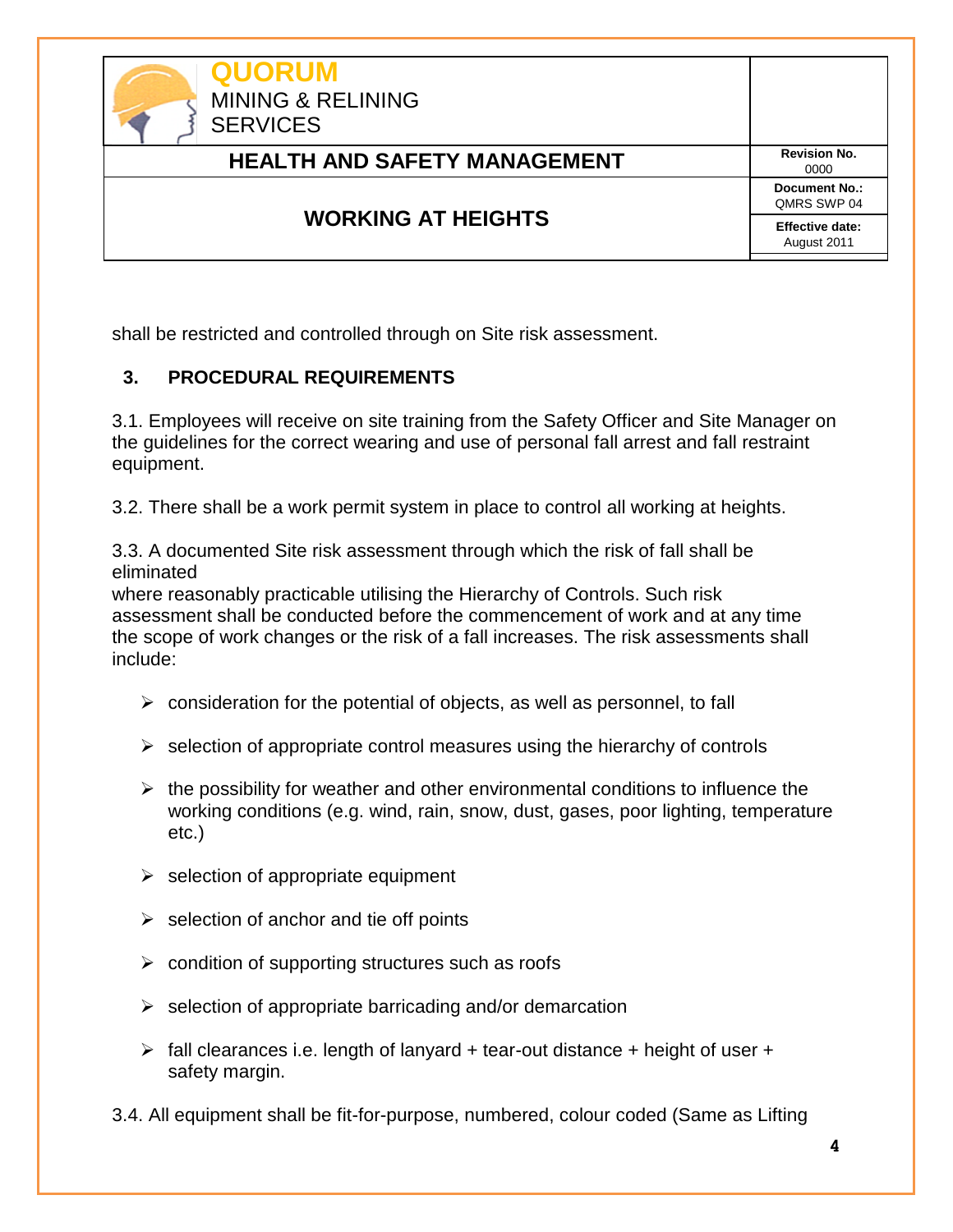| <b>QUORUM</b><br><b>MINING &amp; RELINING</b><br><b>SERVICES</b> |                                     |
|------------------------------------------------------------------|-------------------------------------|
| <b>HEALTH AND SAFETY MANAGEMENT</b>                              | <b>Revision No.</b><br>0000         |
| <b>WORKING AT HEIGHTS</b>                                        | <b>Document No.:</b><br>QMRS SWP 04 |
|                                                                  | Effective date:<br>August 2011      |

Equipment) and checked at least monthly by a competent person in accordance with recognised standards who shall record the findings in the logbook provided by the Site Manager.

Typical equipment included in these controls is:

- Life lines
- Safety harness and lanyards
- Height safety slings
- Elevated and moveable work platforms

3.5. Where the work method requires persons to detach and re-attach at height, a dual lanyard system shall be utilised to ensure that at least one connection point is maintained at all times.

3.6. Where the use of personal fall arrest equipment is required, a person shall not work alone and there shall be other personnel in the vicinity that can raise the alarm immediately should a person fall.

3.7. Control measures should be in place to prevent tools, materials and other objects from falling from height.

3.8. Demarcation and warning signage should be placed on all lower levels where personnel or objects may fall.

3.9. Personnel operating elevated work platforms and cages shall be trained and certified for the specific equipment they are using.

3.10. The site emergency response plan/s should include plans for the rapid retrieval of personnel in the event of a fall from height i.e. response time is critical if a person is to avoid suspension trauma. Safety harnesses shall be provided with foot straps to enable the individual in suspension to step into it to release pressure whilst waiting to be rescued.